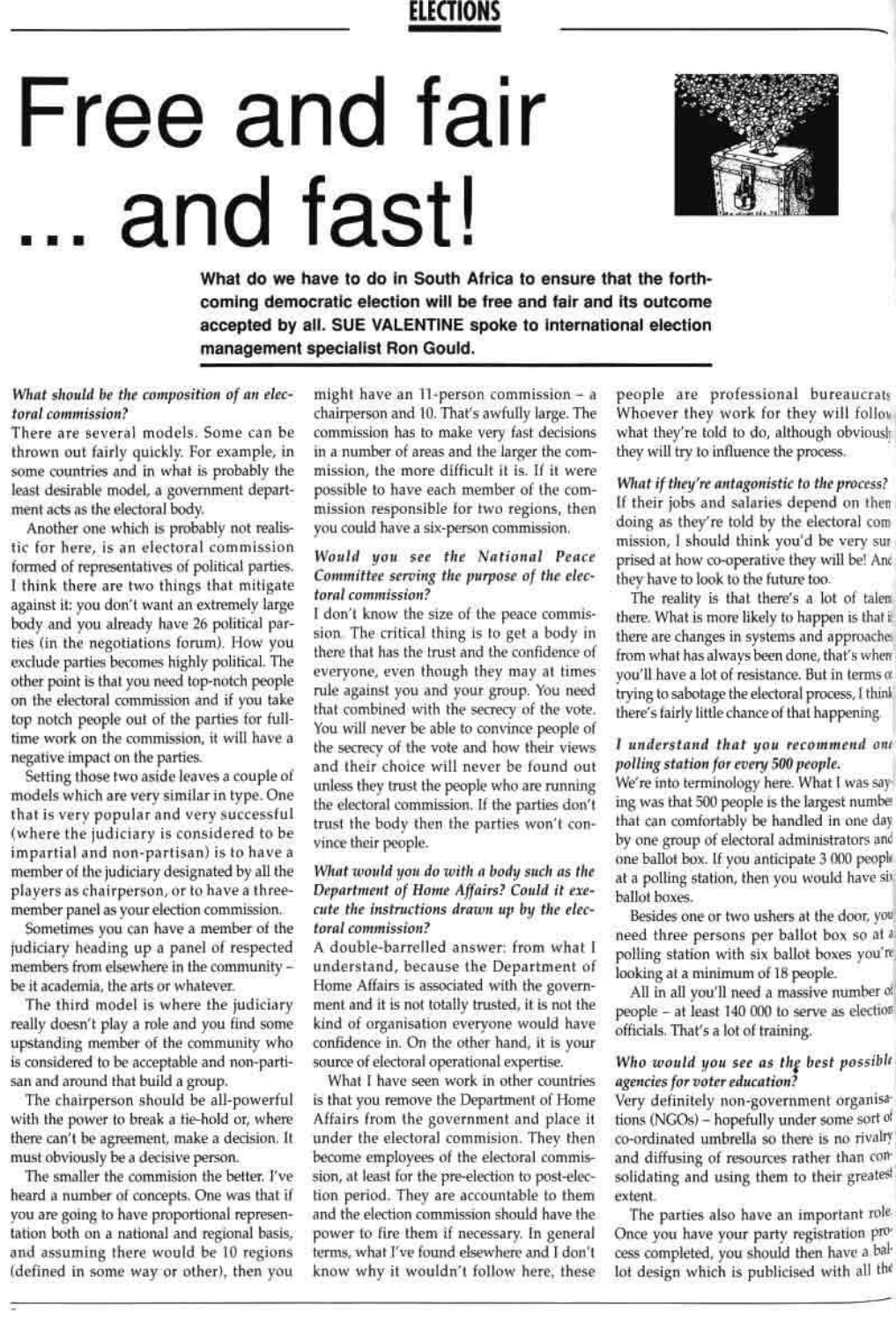parties' names and emblems in whatever order they're going to appear on the actual ballot. Then the parties can take that ballot and go to the people and say, 'this is us, this is our logo, here's how you mark the ballot'. They can do a great deal of civic education on that basis.

I gather that you favour the idea of a day-long election? The ideal is that everything happens on one day because overnight leads to accusations of opportunity for fraud, ballot stuffing, switching boxes and so on.

If a one-day voting period does not permit that, then you may have to allow two days. Then there are variations on that theme because you can have no more than one day's voting in any one location, but you can have the process running over two days and have mobile polls have to run over two days,

then what you have to do is set up a roster with observers and international observers to ensure that election staff stay with the boxes at all times.

## What role would you see for the security forces?

Ideally on polling day, if not during the election period, the security forces should be under the control of the electoral commission. That will take a lot of negotiation, education and training.

Generally they are not allowed to vote in uniform. In Central America they vote in their military bases, but that's not desirable because of pressure and intimidation to all vote the same way. Also when you start counting the polls you can identify which way the military voted, which isn't fair to them either.

The normal restriction is that the security forces are not allowed into the poll under any circumstances, except when invited by the presiding officer to quell any problems that arise. They should be schooled in what the electoral law says - how far they should be from the polls and so on.

But you have to have police and security forces of some sort, especially in instances such as this country where there is always the possibility of violence.



and voting teams. If it does Ron Gould ... a challenge, but it can be done within a year.

### With regard to ensuring that people accept the results of an election, what should be done beforehand and afterwards?

I guess whoever loses has great difficulty in accepting the results, no matter what you do. The bottom line is to be able to offset the accusations and the rumours by having as airtight an electoral system as possible.

An intensive education programme is needed, so that there's an understanding of the electoral process and the kinds of safeguards that are in there and the very important involvement of the parties as monitors of the elections.

The parties need to educate people, to create an understanding that there is not going to be more of the same when it's all over. Even if a party is in a minority, but represented, it means those people will have a voice and be playing an active and involved role. It's not loser loses all and winner takes all.

It is the responsiblity of the parties to watch the election administrator's every move from the time the poll is set up and even before it opens, until the count is finished. Those kinds of things make it difficult for a party which has had monitors at the poll to say there was this abuse or that abuse, especially if they've been in view of

# **Voters' friend**

Ron Gould is the assistant chief electoral officer in Canada and was involved in managing the 1984 and 1988 elections in that country, as well as the 1992 referendum.

He has represented Canada on electoral commissions in Central and South America, with members of parliament in Albania, with the Organisation of American States in El Salvador and the Commonwealth in Kenya. He also headed the United Nations mission to design the electoral framework, organisation and timing of all aspects of the Cambodian election.

the ballot box at all times.

But you also have all the things that happen down the line in terms of intimidation, interfering with party rallies and access to the media. In a lot of these areas, such as access to media and public information, the situation will not be equal, there is no way it can be, but there are certain things that can be levelled off.

To Page 31